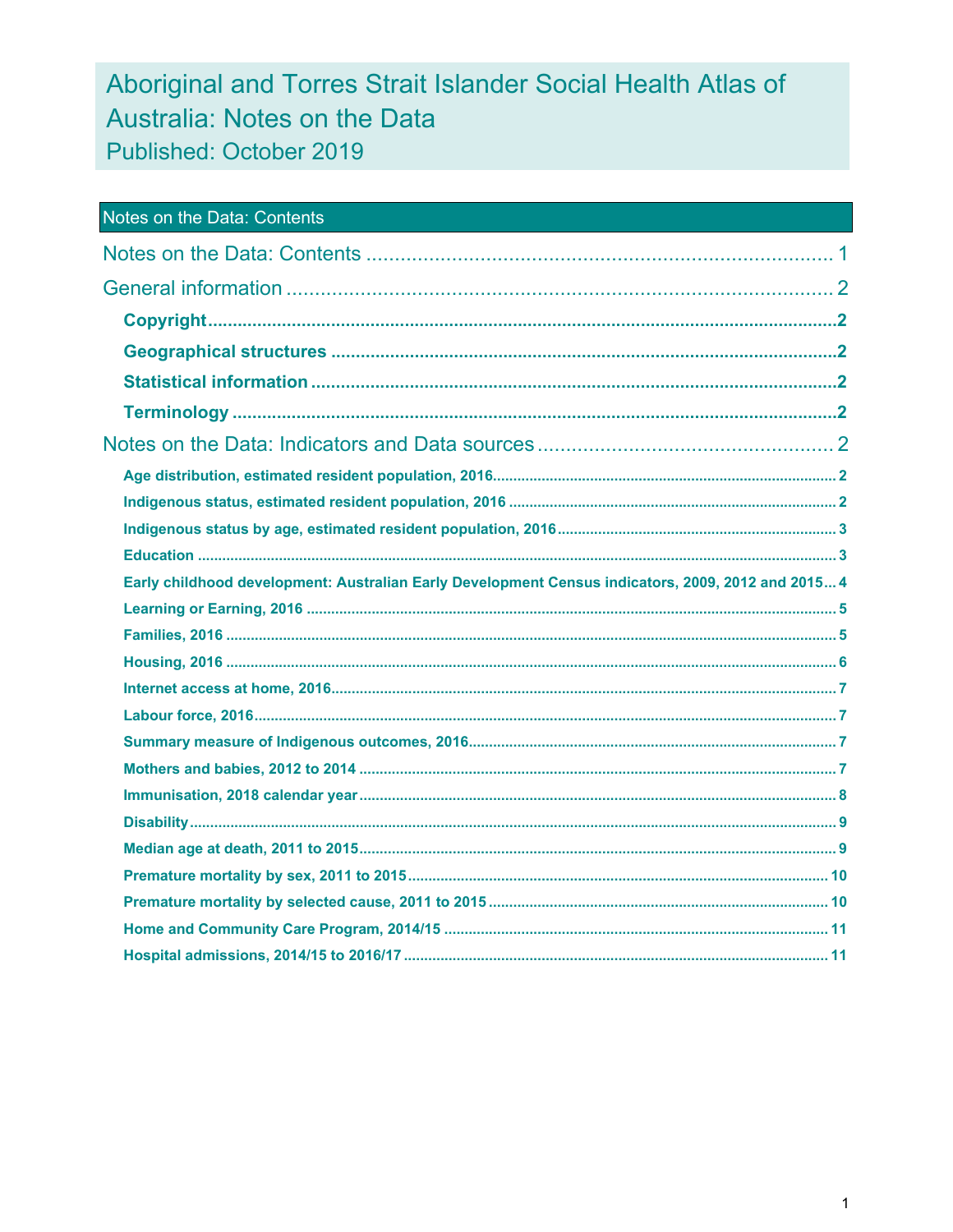# **Copyright**

PHIDU content is licensed under a Creative Commons Attribution-NonCommercial-ShareAlike 3.0 Australia



You may copy and distribute these data. However, you must attribute PHIDU as the copyright holder of the data in compliance with our **attribution and referencing policy**.

To view the full terms and conditions of this licence, refer to the **Creative Commons licence** information.

# **Geographical structures**

For information regarding the geographies available, refer to the **geographical structures** information.

# **Statistical information**

For information on the statistics presented, refer to the **statistical information** available from the PHIDU website.

# **Terminology**

'Aboriginal' and 'Indigenous Australians' refer to Aboriginal and Torres Strait Islander people.

# Notes on the Data: Indicators and Data sources

# **Age distribution, estimated resident population, 2016**

- Aboriginal male/ female/ total population by 5 year groups: 0-4 years to 65+ years, estimated resident population, 2016
	- *by IARE, Remoteness*

*Indicator detail***:** The data presented are the age/ sex group total as a per cent of the total Aboriginal male/ female/ total population in each age/sex group.

There is a substantial difference between the Census counts of Aboriginal and Torres Strait Islander Australians and the estimated resident population (ERP), adjusted for net undercount as measured by the Post Enumeration Survey undertaken by the ABS (the ERP is 17.5% higher for Australia than the Census count). Given this difference, and as the ABS has not released Aboriginal ERP by age at the Indigenous Area level used in the Social Health Atlases, PHIDU has produced an estimated resident population at 2016. This is of particular importance for the calculation of rates of hospitalisation, mortality etc.

The ERP for June 2016 for Aboriginal populations is available from the ABS for Statistical Areas Level 2 (SA2, total population only): PHIDU concorded the SA2 populations to produce a 2016 ERP for each IARE (total population only). The ERP for 2016 is available by Indigenous Region (IREG), by 5-year age group. To produce estimated resident populations by age group for each IARE, PHIDU applied the proportional age distribution from the Census counts (usual resident population) in each IARE to the ERP total for the IARE.

**Source:** Developed by PHIDU, using the method as noted above

# **Indigenous status, estimated resident population, 2016**

 Aboriginal population as a proportion of total population, estimated resident population, 2016 - *by IARE, Quintiles, Remoteness* 

*Indicator detail***:** The data presented are the number of Aboriginal people as a proportion of the total Australian population.

There is a substantial difference between the Census counts of Aboriginal and Torres Strait Islander Australians and the estimated resident population (ERP), adjusted for net undercount as measured by the Post Enumeration Survey undertaken by the ABS (the ERP is 17.5% higher for Australia than the Census count). Given this difference, and as the ABS has not released Aboriginal ERP by age at the Indigenous Area level used in the Social Health Atlases, PHIDU has produced an estimated resident population at 2016. This is of particular importance for the calculation of rates of hospitalisation, mortality etc.

The ERP for June 2016 for Aboriginal populations is available from the ABS for Statistical Areas Level 2 (SA2, total population only): PHIDU concorded the SA2 populations to produce a 2016 ERP for each IARE (total population only). The ERP for 2016 is available by Indigenous Region (IREG), by 5-year age group. To produce estimated resident populations by age group for each IARE, PHIDU applied the proportional age distribution from the Census counts (usual resident population) in each IARE to the ERP total for the IARE.

**Source:** Developed by PHIDU, using the method as noted above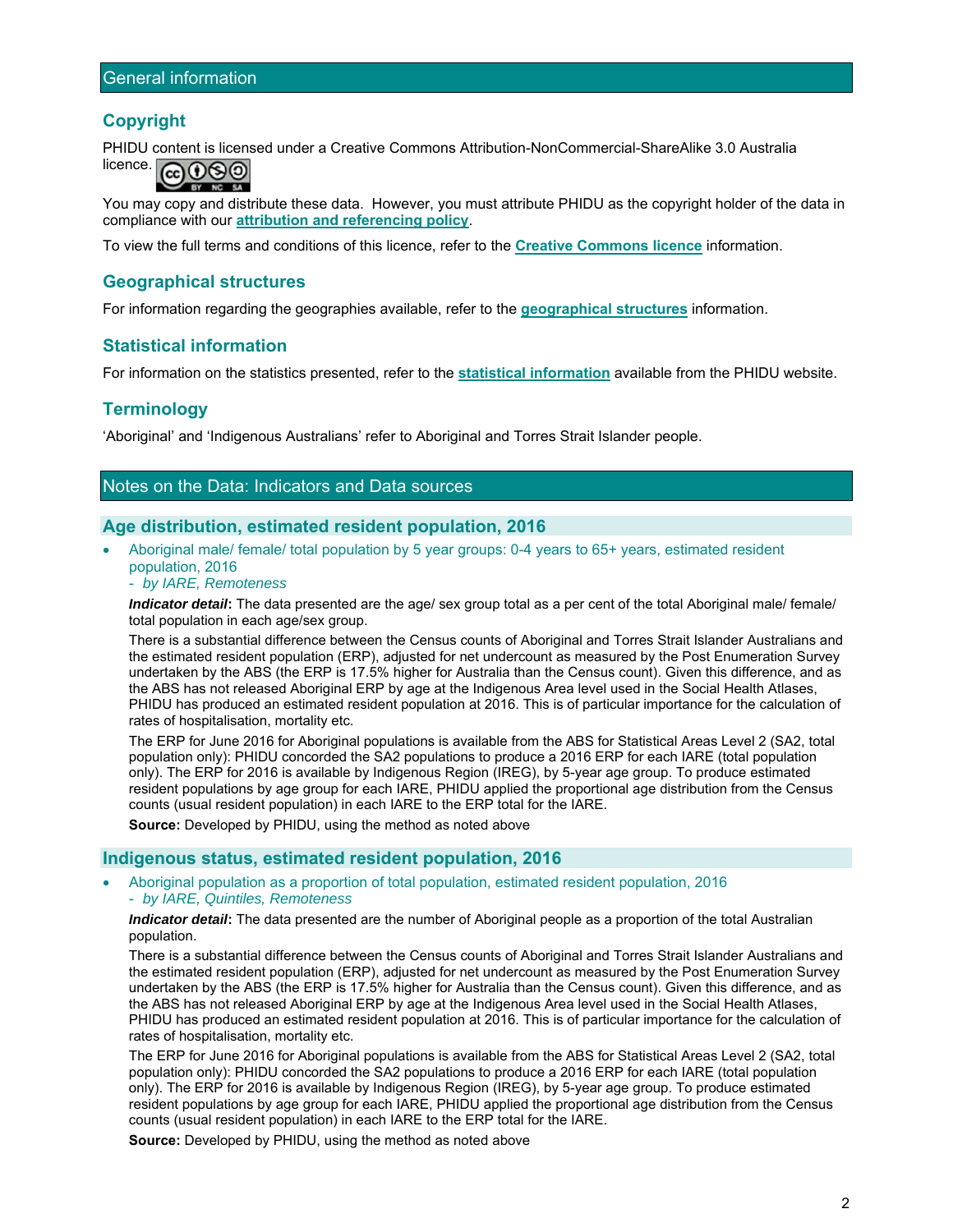# **Indigenous status by age, estimated resident population, 2016**

- Aboriginal population as a proportion of total population by 5 year groups: 0-4 years to 65+ years, estimated resident population, 2016
	- *by IARE, Quintiles, Remoteness*

*Indicator detail***:** The data presented are the number of Aboriginal people in each 5 year age group as a proportion of the total Australian population.

There is a substantial difference between the Census counts of Aboriginal and Torres Strait Islander Australians and the estimated resident population (ERP), adjusted for net undercount as measured by the Post Enumeration Survey undertaken by the ABS (the ERP is 17.5% higher for Australia than the Census count). Given this difference, and as the ABS has not released Aboriginal ERP by age at the Indigenous Area level used in the Social Health Atlases, PHIDU has produced an estimated resident population at 2016. This is of particular importance for the calculation of rates of hospitalisation, mortality etc.

The ERP for June 2016 for Aboriginal populations is available from the ABS for Statistical Areas Level 2 (SA2, total population only): PHIDU concorded the SA2 populations to produce a 2016 ERP for each IARE (total population only). The ERP for 2016 is available by Indigenous Region (IREG), by 5-year age group. To produce estimated resident populations by age group for each IARE, PHIDU applied the proportional age distribution from the Census counts (usual resident population) in each IARE to the ERP total for the IARE.

**Source:** Developed by PHIDU, using the method as noted above

# **Education**

 Aboriginal early school leavers who left school at Year 10 or below, or did not go to school, 2016 - *by IARE, Quintiles, Remoteness* 

### *Indicator detail***:**

The data are presented as an age-standardised rate, to adjust for the changing rates of educational opportunity and participation faced by subsequent generations of the population.

The data presented are the number of Aboriginal persons who left school at Year 10 or below, or did not go to school as a proportion of all Aboriginal people aged 16 years and over.

Note that the extent to which those who have left school at this age to enter the labour force is not accounted for in these data. In addition. the numerator excludes the 9.5% of the population aged 15 years and over whose highest year of school was not stated: however, these records are included in the denominator.

**Source:** Compiled by PHIDU based on the ABS Census of Population and Housing, August 2016.

- Aboriginal full-time participation in secondary school education at age 16, 2016
	- *by IARE, Quintiles, Remoteness*

### *Indicator detail***:**

As data covering all sectors (government, non-government, Catholic and independent) are not available at the small area level from State and Territory education authorities, the data used in this analysis are from the 2016 Australian Bureau of Statistics (ABS) Population Census. As such, they are not official estimates of participation at age 16 in full-time secondary education. However, they are useful in showing the extent of variations between areas, by socioeconomic status and by remoteness.

The data presented are the number of 16 year old Aboriginal young people in full-time secondary school education, as a proportion of all Aboriginal people 16 years of age.

Secondary school is either Government, Catholic or other Non Government schools.

Note that percentages may be more than 100% due to the ABS' randomisation of both the numerator and denominator for confidentiality purposes.

**Source:** Compiled by PHIDU based on the ABS Census of Population and Housing, August 2016.

- Aboriginal participation in vocational education and training, 2017
- *by IARE, Quintiles, Remoteness*

#### *Indicator detail***:**

#### **Inclusions**

Vocational education and training (VET) data includes all VET activity delivered in Australia to Australian residents by government providers (TAFE institutes, Universities and other government providers), community education providers, enterprise providers, private training providers and schools.

Note that student counts may be inflated as it is possible for students to attend multiple training providers within one collection period.

**Source:** Compiled by PHIDU based on data from the National Centre for Vocational Education Research Ltd., 2017; and the Aboriginal estimated resident population as at 30 June 2016, developed by PHIDU based on the ABS Estimates of Aboriginal and Torres Strait Islander Australians, June 2016.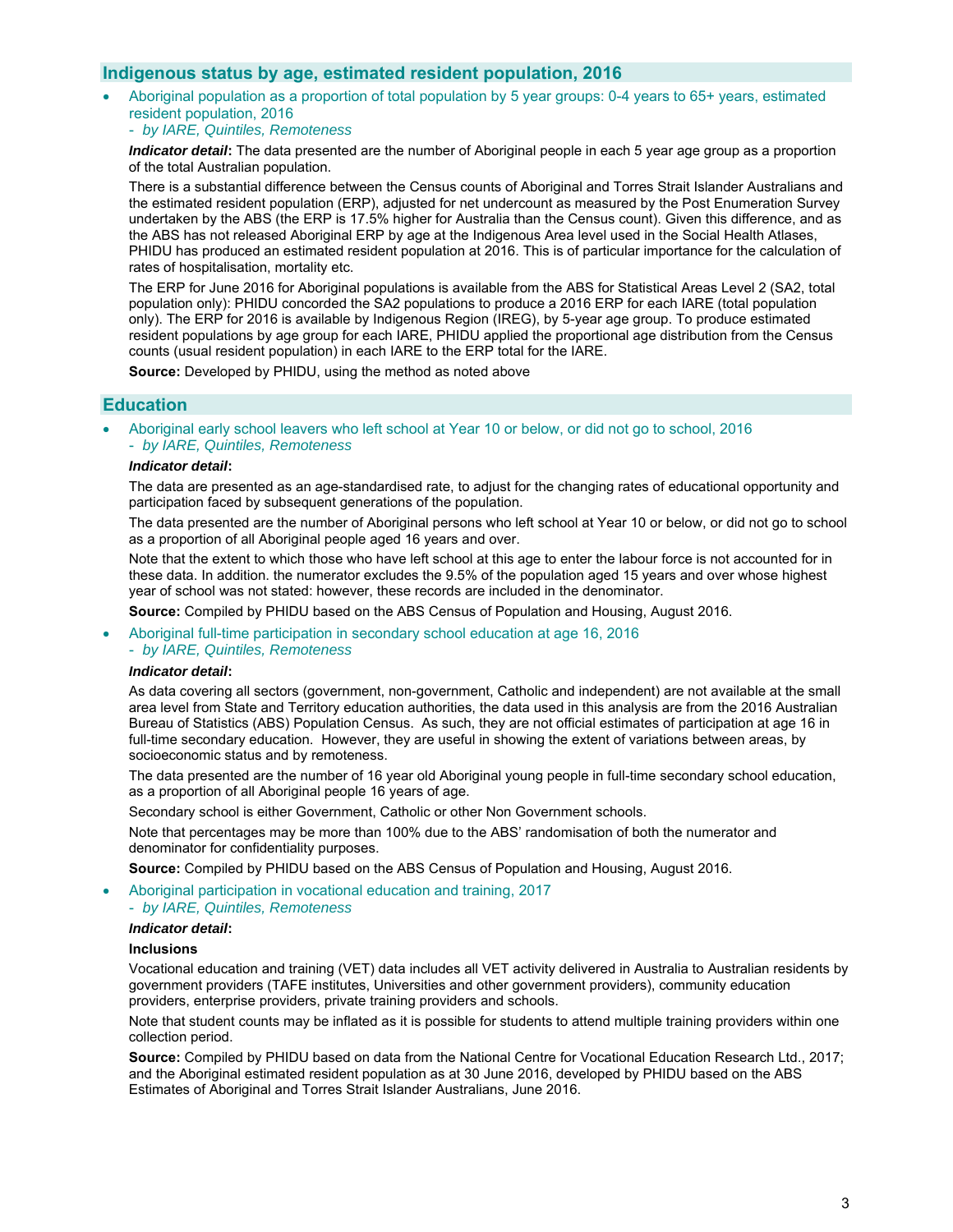- Load Pass Rate of vocational education and training subjects for Aboriginal students, 2017
	- *by IARE, Quintiles, Remoteness*

### *Indicator detail***:**

### **Inclusions**

Vocational education and training (VET) data includes all VET activity delivered in Australia to Australian residents by government providers (TAFE institutes, Universities and other government providers), community education providers, enterprise providers, private training providers and schools.

### **Definitions**

### Funding source

Vet activity is reported as government-funded if the activity received Commonwealth and state funding, and privatelyfunded if domestic fee-for-service. Funding source is attributed irrespective of VET provider.

### Load Pass Rate

The load pass rate (LPR) is the ratio of hours, or full-year training equivalents (FYTEs), attributed to students who gain competencies/passed assessment in an assessable module or unit of competency to all students who were assessed and either passed, failed or withdrew. The calculation is based on the annual hours (or FYTEs) for each assessable module or unit of competency and includes competencies achieved/units passed through recognition of prior learning (RPL).

The calculation for LPR is as follows:

Competency achieved passed + RPL granted, as a proportion of

Competency achieved passed + Competency not achieved failed + Withdrawn discontinued + RPL granted.

**Source:** Compiled by PHIDU based on data from the National Centre for Vocational Education Research Ltd., 2017.

# **Early childhood development: Australian Early Development Census indicators, 2009, 2012 and 2015**

- Aboriginal children assessed as developmentally vulnerable on one or more domains, 2009, 2012 and 2015 - *by IARE*
- Aboriginal children assessed as developmentally vulnerable on two or more domains, 2009, 2012 and 2015 - *by IARE*
- Aboriginal children assessed as developmentally vulnerable in the physical health and wellbeing domain, 2009, 2012 and 2015
	- *by IARE*
- Aboriginal children assessed as developmentally vulnerable in the social competence domain, 2009, 2012 and 2015
	- *by IARE*
- Aboriginal children assessed as developmentally vulnerable in the emotional maturity domain, 2009, 2012 and 2015
	- *by IARE*
- Aboriginal children assessed as developmentally vulnerable in the language and cognitive (school based) domain, 2009, 2012 and 2015
	- *by IARE*
- Aboriginal children assessed as developmentally vulnerable in the communication skills and general knowledge domain, 2009, 2012 and 2015
	- *by IARE*

*Indicator detail:* The AEDC results report on the number of children scoring in the following percentile ranges: 0 to 10th percentile (developmentally vulnerable), 11th to 25th percentile (developmentally at risk) and above the 25th percentile (developmentally on track).

The PHIDU data are presented for children identified as being of Aboriginal and Torres Strait Islander origin who were:

- developmentally vulnerable (0 to 10th percentile) on one or more domains;
- developmentally vulnerable (0 to 10th percentile) on two or more domains;

and who were assessed as being developmentally vulnerable (0 to 10th percentile) in the following domains:

- Physical health and wellbeing domain
- Social competence domain
- Emotional maturity domain
- Language and cognitive skills (school-based) domain
- Communication skills and general knowledge domain

Data are not shown for areas where one or more of the following have been met:

less than fifteen children had valid AEDC scores;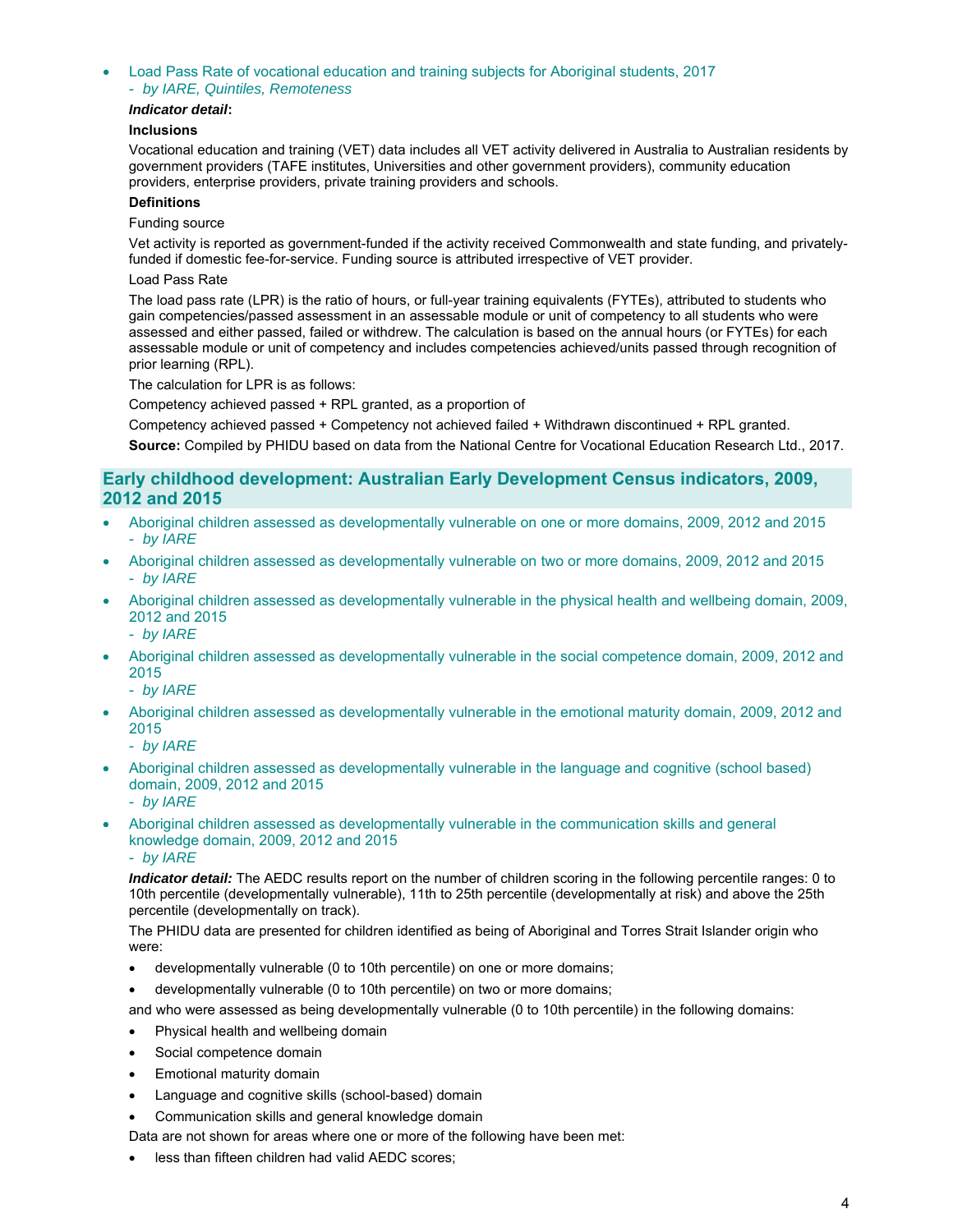- less than two teachers had completed the AEDC instrument for children in that location;
- the AEDC instrument was completed for less than 80% of all non-special needs children;
- three or fewer Aboriginal children were assessed;
- 90 per cent or more of a population group is considered developmentally vulnerable in any domain or subdomain; or
- for New South Wales only, data are not shown where the number of developmentally vulnerable children number is between one and five inclusively.

Additional minor suppressions have also occurred where necessary to preserve confidentiality of related suppressed cells.

Notes:

- 1. The data supplied for Boulia Diamantina Winton and Carpentaria Burke Mornington were grouped communities, as were the raw data for Ceduna and Ceduna - West Coast. The data presented here are of these grouped communities.
- 2. In the raw data provided, where 90 per cent or more of a population group is considered developmentally vulnerable in any domain or subdomain, the number and percentage of children vulnerable was grouped to '90 per cent and over'. This applies to Domain Indicators (developmentally vulnerable category) and Vulnerability Summary Indicators (DV1 and DV2) and is to prevent the identification of individual children as developmentally vulnerable. In these instances, PHIDU have not shown data for these areas.
- 3. Data for 2015 are new and for 2009 and 2012 are revised

**Source:** Compiled by PHIDU based on data from the 2009, 2012 and 2015 Australian Early Development Censuses, provided by the Australian Government Department of Education and Training.

# **Learning or Earning, 2016**

 Aboriginal 15 to 24 year olds engaged in school, work or further education/training, 2016 - *by IARE, Quintiles, Remoteness* 

*Indicator detail***:** The data presented are Aboriginal 15 to 24 year olds engaged in school, work or further education/training, as a proportion of all Aboriginal 15 to 24 year olds.

**Source:** Compiled by PHIDU based on the ABS Census of Population and Housing, August 2016

# **Families, 2016**

 Aboriginal single parent families with children aged less than 15 years, 2016 - *by IARE, Quintiles, Remoteness* 

*Indicator detail***:** The data presented are one parent families with children under 15 years where at least one family member at home on Census night was an Aboriginal or Torres Strait Islander person (may include families with dependent students and non-dependents), as a proportion of all Aboriginal families with children under 15 years.

**Source:** Compiled by PHIDU based on the ABS Census of Population and Housing, August 2016

- Aboriginal low income families, 2016
	- *by IARE, Quintiles, Remoteness*

*Indicator detail***:** The data presented are families with at least one Aboriginal person counted at home on Census night and with an income under \$26,000 p.a, as a proportion of all Aboriginal families.

**Source:** Compiled by PHIDU based on the ABS Census of Population and Housing, August 2016

 Aboriginal jobless families with children aged less than 15 years, 2011 - *by IARE, Quintiles, Remoteness* 

*Indicator detail***:** The data presented are families with at least one Aboriginal person counted at home on Census night and either couple families with children under 15 years in which two persons whose relationship in the household was "husband, wife or partners (including same-sex partners)" reported their labour force status as "unemployed" or "not in the labour force"; or in which the lone parent in the family reported their labour force status as "unemployed" or "not in the labour force".

**Source:** Compiled by PHIDU based on the ABS Census 2011 data.

 Children aged less than 15 years in Aboriginal jobless families, 2011 - *by IARE, Quintiles, Remoteness* 

*Indicator detail*: The data presented are children aged less than 15 years in families with at least one Aboriginal person counted at home on Census night and either couple families with children under 15 years in which two persons whose relationship in the household was "husband, wife or partners (including same-sex partners)" reported their labour force status as "unemployed" or "not in the labour force"; or in which the lone parent in the family reported their labour force status as "unemployed" or "not in the labour force".

**Source:** Compiled by PHIDU based on the ABS Census 2011 data.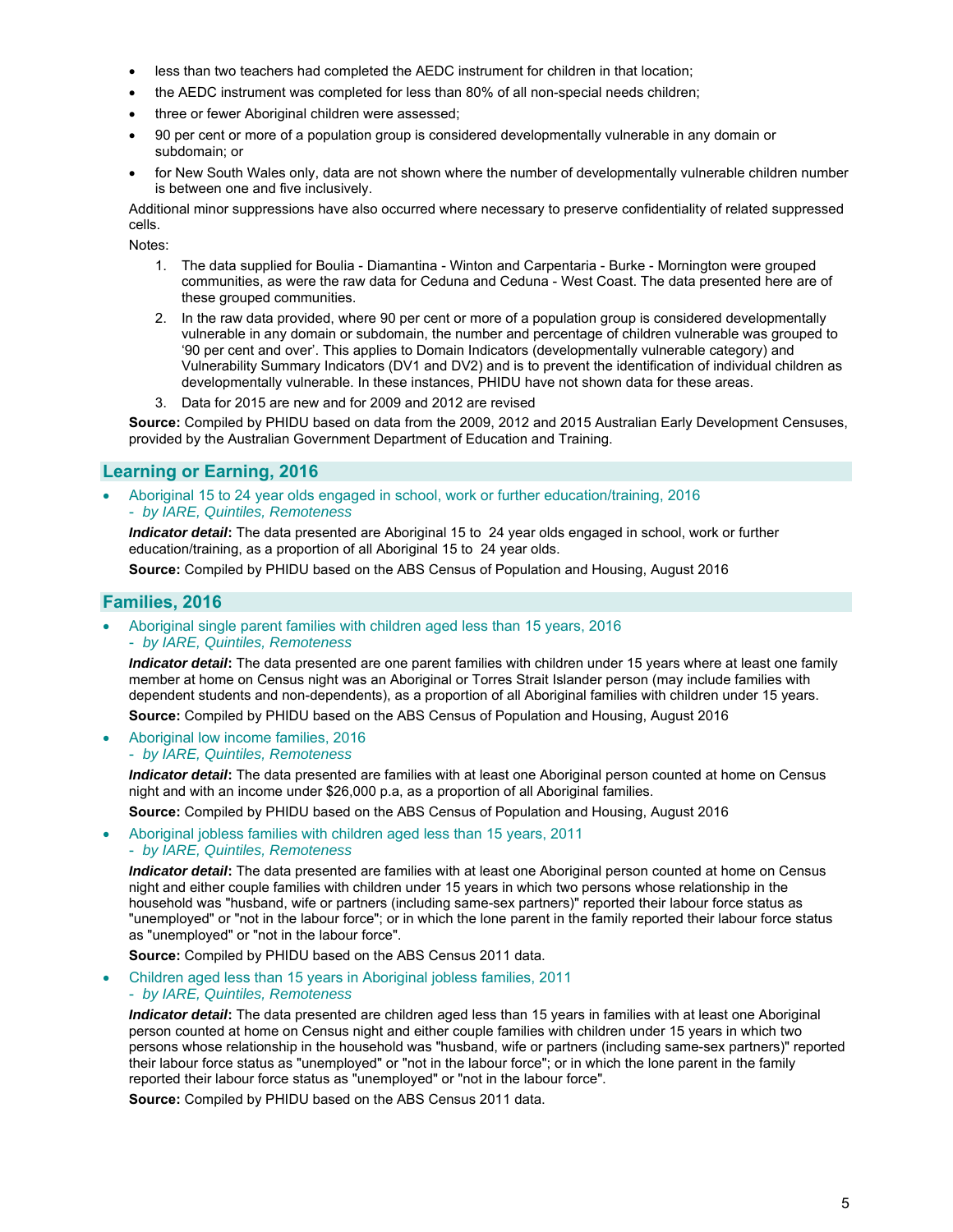# **Housing, 2016**

 Private dwellings rented by Aboriginal households from the government housing authority, 2016 - *by IARE, Quintiles, Remoteness* 

*Indicator detail***:** A private dwelling can be a house, flat or even a room. It can also be a caravan, houseboat, tent, or a house attached to an office, or rooms above a shop.

An Aboriginal household is any household where at least one usual resident at home on Census night was an Aboriginal or Torres Strait Islander person.

The data presented are of private dwellings rented by Aboriginal households from the government housing authority, as a proportion of all private dwellings with Aboriginal households.

**Source:** Compiled by PHIDU based on the ABS Census of Population and Housing, August 2016

 Private dwellings rented by Aboriginal households from a housing co-operative, community or church group, 2016

### - *by IARE, Quintiles, Remoteness*

*Indicator detail***:** A private dwelling can be a house, flat or even a room. It can also be a caravan, houseboat, tent, or a house attached to an office, or rooms above a shop.

An Aboriginal household is any household where at least one usual resident at home on Census night was an Aboriginal or Torres Strait Islander person.

The data presented are of private dwellings rented by Aboriginal households from a housing co-operative, community or church group, as a proportion of all private dwellings with Aboriginal households.

**Source:** Compiled by PHIDU based on the ABS Census of Population and Housing, August 2016

Housing suitability, 2016

### - *by IARE, Quintiles, Remoteness*

*Indicator detail:* The criteria used to derive the variable are based on the Canadian National Occupancy Standard for housing appropriateness and are sensitive to both household size and composition. The measure assesses the bedroom requirements of a household by specifying that:

- there should be no more than two persons per bedroom
- children less than five years of age of different sexes may reasonably share a bedroom
- children less than 18 years of age and of the same sex may reasonably share a bedroom
- single household members 18 years and over should have a separate bedroom, as should parents or couples and
- a lone person household may reasonably occupy a bed-sitter.

A private dwelling can be a house, flat or even a room. It can also be a caravan, houseboat, tent, or a house attached to an office, or rooms above a shop.

An Aboriginal household is any household where at least one usual resident was an Aboriginal or Torres Strait Islander person.

The data presented are of dwellings rented by Aboriginal households requiring extra bedrooms, as a proportion of all private dwellings with Aboriginal households.

**Source:** Compiled by PHIDU based on the ABS Census of Population and Housing, August 2016

### Aboriginal persons living in crowded dwellings, 2016 *– by IARE, Quintiles, Remoteness*

**Indicator detail:** Aboriginal persons living in dwellings assessed as crowded according to the Canadian National Occupancy Standard. The measure assesses the bedroom requirements of a household, accounting for both household size and composition, specifying that:

- there should be no more than two persons per bedroom
- children less than five years of age of different sexes may reasonably share a bedroom
- children less than 18 years of age and of the same sex may reasonably share a bedroom
- single household members 18 years and over should have a separate bedroom, as should parents or couples and
- a lone person household may reasonably occupy a bed-sitter.

**Source:** Compiled by PHIDU based on the ABS Census of Population and Housing, August 2016

 Aboriginal persons living in severely crowded dwellings, 2016 *– by IARE, Quintiles, Remoteness*

**Indicator detail:** Aboriginal persons living in dwellings assessed as needing four or more additional bedrooms to accommodate all persons currently living in the household, according to the Canadian National Occupancy Standard (see Persons living in crowded dwellings above).

Severely crowded households are one of the six Homeless Operational Groups developed by the ABS to estimate homelessness. This is because people living in severe overcrowding are considered to lack of control of and access to space for social relations (one of the key elements of the ABS definition of homelessness) and are considered not to have accommodation alternatives when remaining in such extreme living arrangements (ABS, 2012).

**Source:** Compiled by PHIDU based on the ABS Census of Population and Housing, August 2016.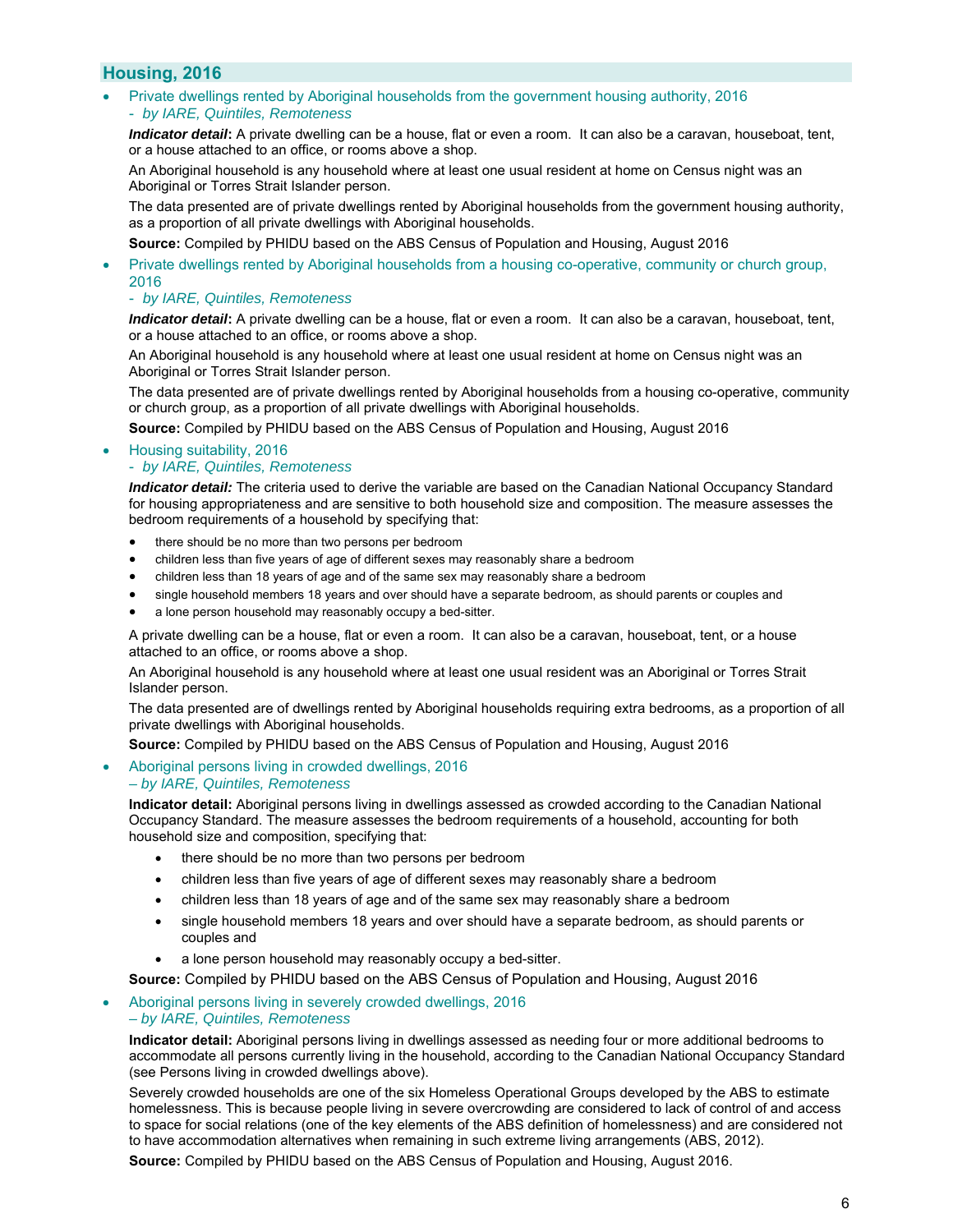# **Internet access at home, 2016**

- Private dwellings with Aboriginal households, and Internet not accessed at dwelling, 2016 - *by IARE, Quintiles, Remoteness*
- Private dwellings with Aboriginal households, and Internet accessed at dwelling, 2016 - *by IARE, Quintiles, Remoteness*
- Private dwellings with Aboriginal households with children, and Internet not accessed at dwelling, 2016 - *by IARE, Quintiles, Remoteness*
- Private dwellings with Aboriginal households with children, and Internet accessed at dwelling, 2016 - *by IARE, Quintiles, Remoteness*

*Indicator detail***:** The data record whether any member of the household accesses the Internet from the dwelling. This includes accessing the internet through a desktop/laptop computer, mobile or smart phone, tablet, music or video player, gaming console, smart TV or any other device. It also includes accessing through any type of connection for example ADSL, fibre, cable, wireless, satellite and mobile broadband (3G/4G).

A private dwelling can be a house, flat or even a room. It can also be a caravan, houseboat, tent, or a house attached to an office, or rooms above a shop.

An Aboriginal household is any household where at least one usual resident was an Aboriginal or Torres Strait Islander person.

**Source**: Compiled by PHIDU based on the ABS Census of Population and Housing, August 2016

# **Labour force, 2016**

 Aboriginal unemployment, 2016 - *by IARE, Quintiles, Remoteness* 

*Source:* Compiled by PHIDU based on the ABS Census 2016 data.

- Aboriginal female labour force participation, 2016
- *by IARE, Quintiles, Remoteness Source:* Compiled by PHIDU based on the ABS Census 2016 data.

# **Summary measure of Indigenous outcomes, 2016**

 Indigenous Relative Socioeconomic Outcomes Index, 2016 - *by IARE, Remoteness* 

*Indicator detail***:** The Indigenous Relative Socioeconomic Outcomes index (IRSEO) is an Indigenous specific index derived by the Centre for Aboriginal Economic Policy Research (CAEPR) from the 2016 Census of Population and Housing.

The IRSEO is composed of nine socioeconomic outcomes of the usual resident population. These are:

Population 15 years and over employed;

Population 15 years and over employed as a manager or professional;

Population 15 years and over employed full-time in the private sector;

Population 15 years and over who have completed Year 12;

Population 15 years and over who have completed a qualification;

Population 15 to 24 years old attending an educational institution;

Population 15 years and over with an individual income above half the Australian median;

Population who live in a house that is owned or being purchased; and

Population who live in a house with at least one bedroom per usual resident

The IRSEO reflects relative advantage or disadvantage at the Indigenous Area level. The Index ranges from 1 to 100, where a score of 1 represents the most advantaged area and a score of 100 represents the most disadvantaged area.

For further information, refer to the **Socioeconomic outcomes paper**, produced by the Centre for Aboriginal Economic Policy Research (CAEPR).

**Source:** Compiled by PHIDU based on the CAEPR Indigenous Relative Socioeconomic Outcomes Index, 2016 data. Note: Greater Capital City Statistical Areas, major urban centres, State/ Territory and Australian totals were constructed using population-weighted averages.

# **Mothers and babies, 2012 to 2014**

**Data quality***:* As is the case in most statistical collections in Australia, Indigenous status is under-reported in the midwives data collections from which these data are compiled. However, the level of completeness of coverage (the extent to which the identification of Indigenous Australians occurs in data collections) in these collections is generally higher than in the deaths or hospital inpatient data collections. It should also be noted that coverage is likely to vary between geographical areas.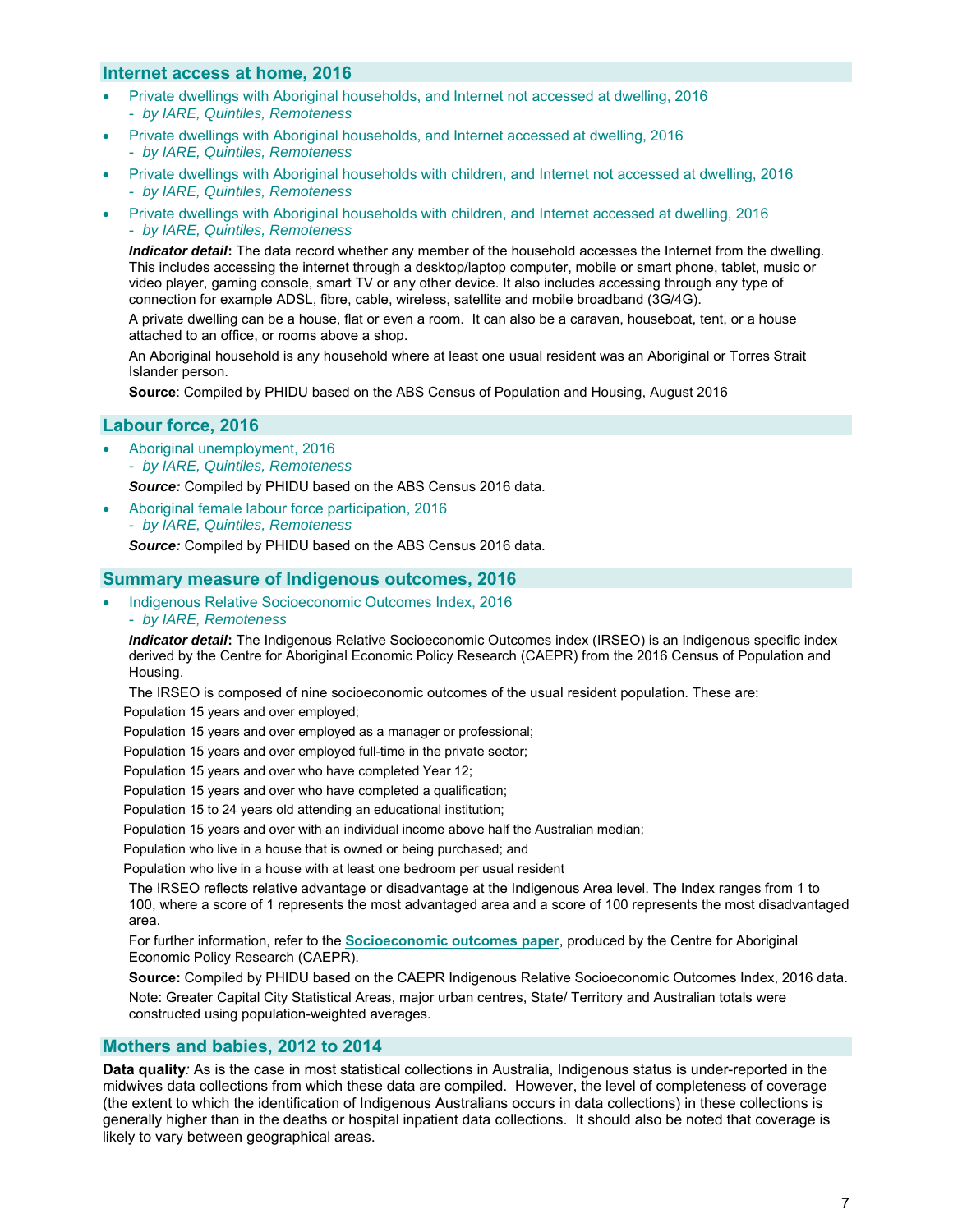### Low birth weight babies, 2012 to 2014

### - *by IARE, Quintiles, Remoteness*

*Indicator detail:* The data comprise all Aboriginal and Torres Strait islander babies (live born) weighing less than 2500 grams at birth, expressed as a proportion of all Aboriginal and Torres Strait Islander live births (data over 3 years).

Data are not shown for areas where there were fewer than 20 births.

*Notes:* 

- 1. Northern Territory: As data were available at the Indigenous Region level only, the figures reported for each Indigenous Area are the figures for the Indigenous Area's corresponding Indigenous Region.
- 2. Australian Capital Territory total: So as to not reveal data for the confidentialised Indigenous Area of Stromlo – Namadgi, the ACT total has also been confidentialised.

**Source:** Compiled by PHIDU based on data from: NSW Department of Health; Consultative Council on Obstetric and Paediatric Mortality and Morbidity, Victoria; Perinatal Data Collection, Department of Health, Queensland; Department of Health and Ageing SA; WA Department of Health; Tasmanian Perinatal Database; NT Department of Health; and ACT Health.

# Smoking during pregnancy, 2012 to 2014

### - *by IARE, Quintiles, Remoteness*

*Indicator detail:* The data comprise Aboriginal and Torres Strait islander women who reported that they smoked during a pregnancy, expressed as a proportion of the number of pregnancies of Aboriginal and Torres Strait islander women. Note that the data may include women who were pregnant more than once during the time period (3 years). *Notes:* 

- 1. Northern Territory: As data were available at the Indigenous Region level only, the figures reported for each Indigenous Area are the figures for the Indigenous Area's corresponding Indigenous Region.
- 2. Australian Capital Territory total: So as to not reveal data for the confidentialised Indigenous Area of Stromlo – Namadgi, the ACT total has also been confidentialised.

**Source:** Compiled by PHIDU based on data from: NSW Department of Health; Consultative Council on Obstetric and Paediatric Mortality and Morbidity, Victoria; Perinatal Data Collection, Department of Health, Queensland; Department of Health and Ageing SA; WA Department of Health; Tasmanian Perinatal Database; NT Department of Health; and ACT Health.

# **Immunisation, 2018 calendar year**

 Aboriginal children fully immunised at 1 year of age, 2 years of age and 5 years of age, 2018 - *by IARE, Quintiles, Remoteness* 

*Indicator detail***:** The data presented are of registered\* Aboriginal children fully immunised at 1 year of age, 2 years of age and 5 years of age.

For the purposes of reporting the data, fully immunised means a child receives the vaccinations due at or immediately prior to the age at which the measurement occurs. It is assumed that all previous vaccinations were received.

The definitions of fully immunised are:

- ‐ **Children aged 1 year:** Fully immunised at 1 year means that a child aged 12 months to less than 15 months received three doses of a diphtheria, tetanus and whooping cough-containing vaccine, three doses of polio vaccine, two or three doses of Haemophilus influenzae type b vaccine (dependent of the type of vaccine used), three doses of hepatitis B vaccine, and three doses pneumococcal vaccine, all prior to the age of 1 year.
- ‐ **Children aged 2 years:** Fully immunised at 2 years means that a child aged 24 to less than 27 months received three doses of a diphtheria, tetanus and whooping cough-containing vaccine, three doses of polio vaccine, three or four doses of Haemophilus influenzae type b vaccine (dependent of the type of vaccine used), three doses of hepatitis B vaccine, one dose of a measles, mumps and rubella-containing vaccine, one dose of meningococcal C vaccine, and one dose of varicella (chicken pox) vaccine, all prior to the age of 2 years.
- ‐ **Children aged 5 years:** Fully immunised at 5 years means that a child aged 60 to less than 63 months received four doses of a diphtheria, tetanus and whooping cough-containing vaccine, four doses of polio vaccine, and two doses of a measles, mumps and rubella-containing vaccine, all prior to the age of 5 years.

For further information, refer to **coverage information** produced by the National Centre for Immunisation Research and Surveillance of Vaccine Preventable Diseases (NCIRS).

Data are not shown for areas where there were fewer than 10 registered Aboriginal children or fewer than 10 Aboriginal children immunised.

Note: In this edition the data for the Anangu Pitjantjatjara Indigenous Area have been shown as `n.a.' (not available), due to concerns as to the reliability of the data.

\*Registered on the Australian Childhood Immunisation Register (ACIR). The ACIR is a national register that records vaccinations given to children under seven years old. It also provides immunisation history statements to parents or guardians.

**Source:** Compiled by PHIDU based on data provided by the Australian Childhood Immunisation Register, Medicare Australia, 2018 calendar year.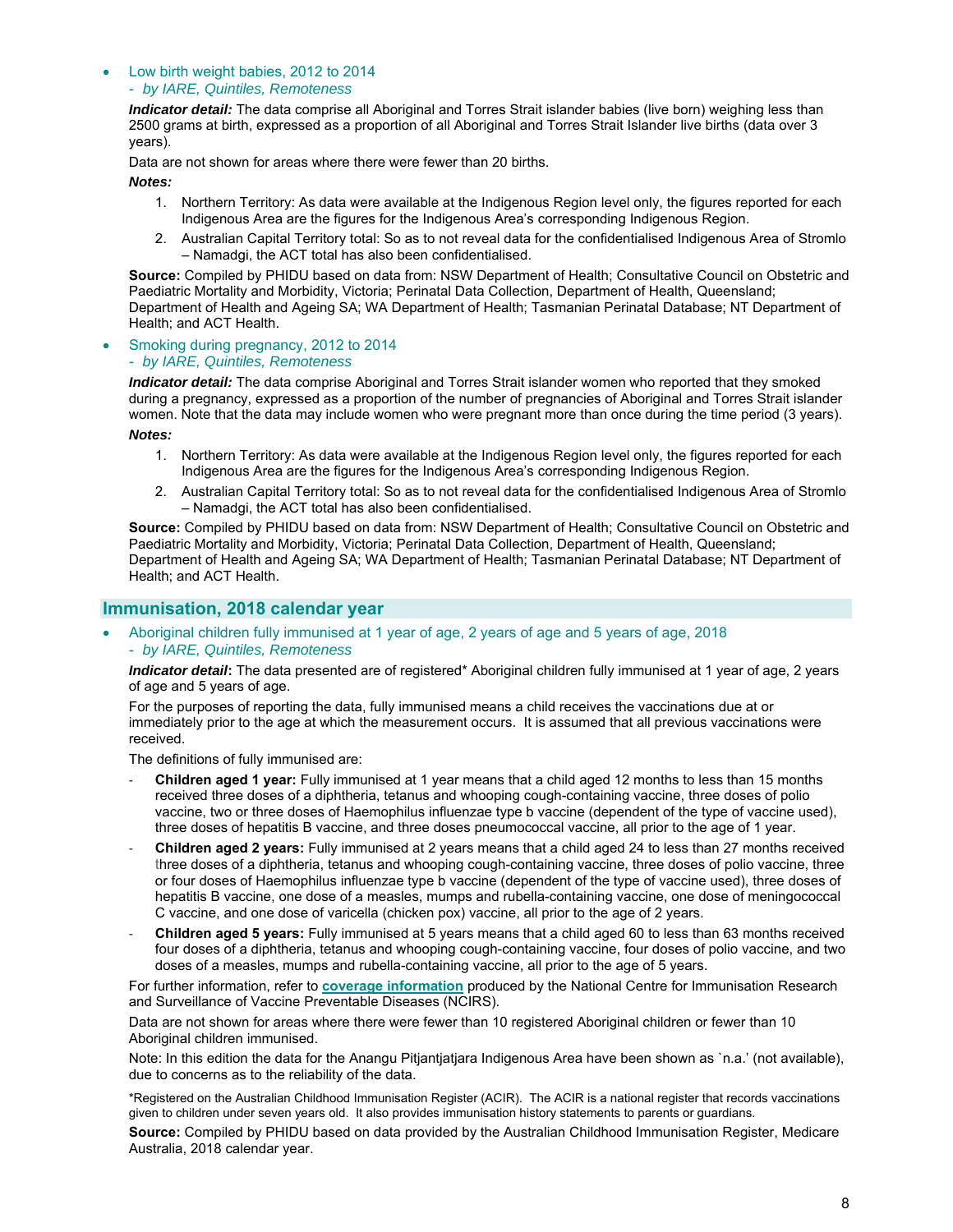# **Disability**

- Aboriginal people with a profound or severe disability and living in the community, 2011
- *by IARE, Quintiles, Remoteness*

*Indicator detail***:** The 'Core Activity Need for Assistance' variable was developed by the Australian Bureau of Statistics (ABS) for use in the five-yearly population Census to measure the number of people with a profound or severe disability, and to show their geographic distribution. A person with profound or severe limitation needs help or supervision always (profound) or sometimes (severe) to perform activities that most people undertake at least daily, that is, the core activities of self-care, mobility and/or communication, as the result of a disability, long-term health condition (lasting six months or more), and/or older age. Fewer people are reported under this measure as having a profound or severe disability as are measured in the ABS Survey of Disability, Ageing and Carers (SDAC). The reasons for this are definitional (the SDAC approach, which uses a filtering approach to determine whether the respondent has a disability, and the severity) as compared to the self-report approach in the Census; and the large not-stated category in the Census data, with more people not responding to this set of questions than are reported as having a profound or severe disability. While the SDAC figures should be used as the measure for this concept, the Census data are appropriate for getting an understanding of the geographic distribution of this population group.

This indicator describes Aboriginal people of all ages with a profound or severe disability who were 'living in the community' only. The ABS published figures, however, include those living in long-term residential accommodation in nursing homes, accommodation for the retired or aged (not self-contained), hostels for the disabled and psychiatric hospitals; as well as those 'living in the community'.

Details of the total number of people with a disability – including those with a moderate or mild disability – are not available.

**Source:** Compiled by PHIDU based on the ABS Census 2011 (unpublished) data.

 Unpaid assistance provided by Aboriginal people aged 15 years and over to persons with a disability, 2016 - *by IARE, Quintiles, Remoteness* 

*Indicator detail***:** The 'Assistance to persons with a disability (unpaid)' variable records people who, in the two weeks prior to Census Night, spent time providing unpaid care, help or assistance to family members or others because of a disability, a long-term illness (lasting six months or more) and/or problems related to older age.

The data presented are Aboriginal people aged 15 years and over who provided unpaid assistance to persons with a disability, as a proportion of the total Aboriginal population aged 15 years and over.

**Source:** Compiled by PHIDU based on the ABS Census 2011 data.

### **Median age at death, 2011 to 2015**

- Median age at death of Aboriginal males, 2011 to 2015 (NSW, Qld, SA, WA & NT only) - *by IARE*
- Median age at death of Aboriginal females, 2011 to 2015 (NSW, Qld, SA, WA & NT only) - *by IARE*
- Median age at death of Aboriginal person, 2011 to 2015 (NSW, Qld, SA, WA & NT only) - *by IARE*

*Indicator detail*: Median age of death is an indicator of premature mortality. It is the age at which exactly half the deaths registered in a given time period were deaths of people above that age and half were deaths below that age.

#### *Deaths data*

For deaths data released since 2007, the ABS has applied a staged approach to the coding of cause of death which affects the number of records available for release at any date, with data being released as preliminary, revised, or final. This release is comprised of preliminary data for 2015, revised data for 2014 and final data for 2011, 2012 and 2013. For further information about the ABS revisions process, see the following and related sites: **http://www.abs.gov.au/AUSSTATS/abs@.nsf/Lookup/3303.0Explanatory%20Notes12015?OpenDocument**.

#### *Data quality*

Almost all deaths in Australia are registered. However, Indigenous status is not always recorded, or recorded correctly. The incompleteness of Indigenous identification (referred to as completeness of coverage) means that the number of deaths registered as Indigenous is an underestimate of the actual number of deaths which occur in the Indigenous population. It should also be noted that completeness of coverage is likely to vary between geographical areas.

While there is incomplete coverage of Indigenous deaths in all state and territory registration systems, some jurisdictions have been assessed by the Australian Bureau of Statistics (ABS) as having a sufficient level of coverage to enable statistics on Aboriginal and Torres Strait Islander mortality to be produced. Those jurisdictions are New South Wales, Queensland, South Australia, Western Australia and the Northern Territory.

**Source**: Data compiled by PHIDU from deaths data based on the 2011 to 2015 Cause of Death Unit Record Files supplied by the Australian Coordinating Registry and the Victorian Department of Justice, on behalf of the Registries of Births, Deaths and Marriages and the National Coronial Information System.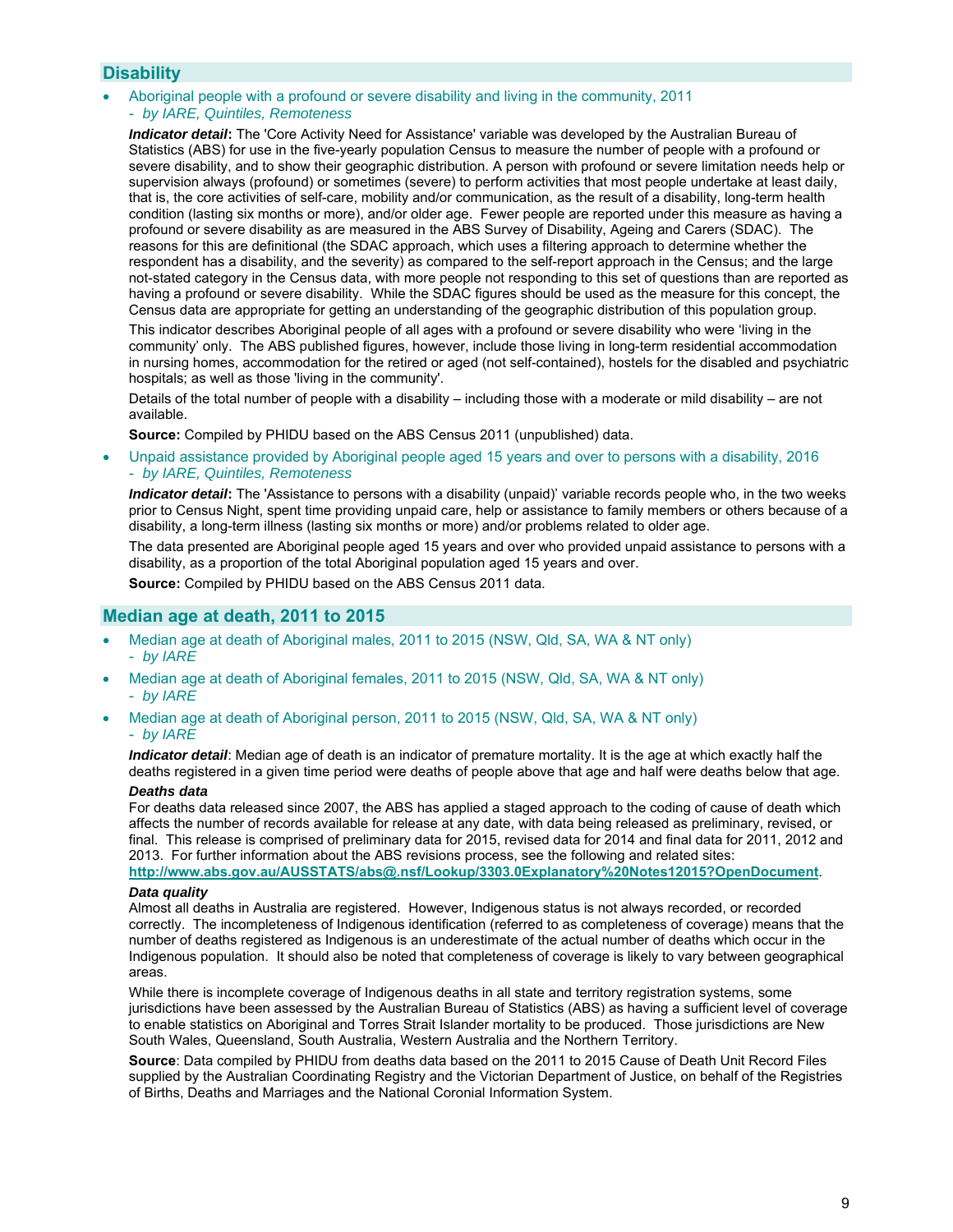# **Premature mortality by sex, 2011 to 2015**

- Deaths of Aboriginal males/ females/ persons aged 0 to 54 years, 2011 to 2015 (NSW, Qld, SA, WA & NT only) - *by IARE, Quintiles, Remoteness*
- Deaths of Aboriginal males/ females/ persons aged 0 to 64 years, 2011 to 2015 (NSW, Qld, SA, WA & NT only) - *by IARE, Quintiles, Remoteness*
- Deaths of Aboriginal males/ females/ persons aged 0 to 74 years, 2011 to 2015 (NSW, Qld, SA, WA & NT only) - *by IARE, Quintiles, Remoteness*

*Indicator detail*: The data presented are the average annual indirectly age-standardised rates per 100,000 males/ females/ population (aged 0 to 54 years/ 0 to 64 years /0 to 74 years, as appropriate); and/or indirectly agestandardised ratios, based on the Australian standard.

### *Deaths data*

For deaths data released since 2007, the ABS has applied a staged approach to the coding of cause of death which affects the number of records available for release at any date, with data being released as preliminary, revised, or final. This release is comprised of preliminary data for 2015, revised data for 2014 and final data for 2011, 2012 and 2013. For further information about the ABS revisions process, see the following and related sites: **http://www.abs.gov.au/AUSSTATS/abs@.nsf/Lookup/3303.0Explanatory%20Notes12015?OpenDocument**.

### *Data quality*

Almost all deaths in Australia are registered. However, Indigenous status is not always recorded, or recorded correctly. The incompleteness of Indigenous identification (referred to as completeness of coverage) means that the number of deaths registered as Indigenous is an underestimate of the actual number of deaths which occur in the Indigenous population. It should also be noted that completeness of coverage is likely to vary between geographical areas.

While there is incomplete coverage of Indigenous deaths in all state and territory registration systems, some jurisdictions have been assessed by the Australian Bureau of Statistics (ABS) as having a sufficient level of coverage to enable statistics on Aboriginal and Torres Strait Islander mortality to be produced. Those jurisdictions are New South Wales, Queensland, South Australia, Western Australia and the Northern Territory.

**Source**: Data compiled by PHIDU from deaths data based on the 2011 to 2015 Cause of Death Unit Record Files supplied by the Australian Coordinating Registry and the Victorian Department of Justice, on behalf of the Registries of Births, Deaths and Marriages and the National Coronial Information System. The population is the estimated resident population (ERP) from the Australian Census 2011.

# **Premature mortality by selected cause, 2011 to 2015**

 Deaths from cancer, persons aged 0 to 54 years/ 0 to 64 years/ 0 to 74 years, 2011 to 2015 (NSW, Qld, SA, WA & NT only)

- *by IARE, Quintiles, Remoteness* 

### **ICD-10 codes:** C00-D48

- Deaths from circulatory system diseases, persons aged 0 to 54 years/ 0 to 64 years/ 0 to 74 years, 2011 to 2015 (NSW, Qld, SA, WA & NT only)
	- *by IARE, Quintiles, Remoteness*

# **ICD-10 codes:** I00-I99

 Deaths from respiratory system diseases, persons aged 0 to 54 years/ 0 to 64 years/ 0 to 74 years, 2011 to 2015 (NSW, Qld, SA, WA & NT only)

- *by IARE, Quintiles, Remoteness* 

**ICD-10 codes:** J00-J99

 Deaths from external causes, persons aged 0 to 54 years/ 0 to 64 years/ 0 to 74 years, 2011 to 2015 (NSW, Qld, SA, WA & NT only)

- *by IARE, Quintiles, Remoteness* 

### **ICD-10 codes:** V01-Y98

*Indicator detail*: The data presented are the average annual directly age-standardised rates per 100,000 population (aged 0 to 54 years/ 0 to 64 years /0 to 74 years, as appropriate); and/or directly age-standardised ratios, based on the Australian standard.

#### *Deaths data*

For deaths data released since 2007, the ABS has applied a staged approach to the coding of cause of death which affects the number of records available for release at any date, with data being released as preliminary, revised, or final. This release is comprised of preliminary data for 2015, revised data for 2014 and final data for 2011, 2012 and 2013. For further information about the ABS revisions process, see the following and related sites:

### **http://www.abs.gov.au/AUSSTATS/abs@.nsf/Lookup/3303.0Explanatory%20Notes12015?OpenDocument**. *Data quality*

Almost all deaths in Australia are registered. However, Indigenous status is not always recorded, or recorded correctly. The incompleteness of Indigenous identification (referred to as completeness of coverage) means that the number of deaths registered as Indigenous is an underestimate of the actual number of deaths which occur in the Indigenous population. It should also be noted that completeness of coverage is likely to vary between geographical areas.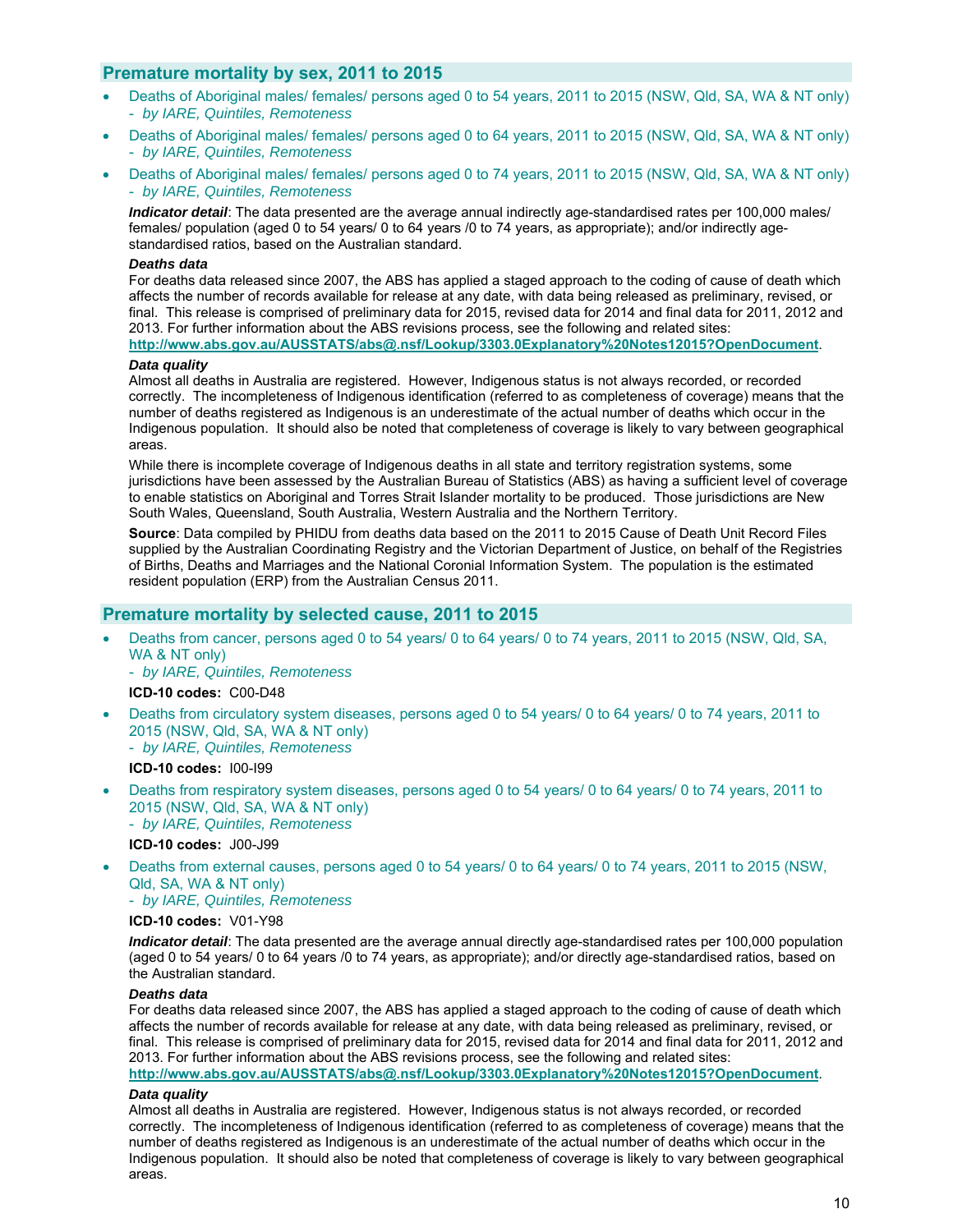While there is incomplete coverage of Indigenous deaths in all state and territory registration systems, some jurisdictions have been assessed by the Australian Bureau of Statistics (ABS) as having a sufficient level of coverage to enable statistics on Aboriginal and Torres Strait Islander mortality to be produced. Those jurisdictions are New South Wales, Queensland, South Australia, Western Australia and the Northern Territory.

**Source**: Data compiled by PHIDU from deaths data based on the 2011 to 2015 Cause of Death Unit Record Files supplied by the Australian Coordinating Registry and the Victorian Department of Justice, on behalf of the Registries of Births, Deaths and Marriages and the National Coronial Information System. The population is the estimated resident population (ERP) from the Australian Census 2011.

# **Home and Community Care Program, 2014/15**

**Indicator detail:** Clients whose status is recorded as Indigenous at the date of most recent assessment. **Source:** Compiled by PHIDU using data from the Australian Institute of Health and Welfare, 2014/15; and the average of the estimated resident population (non-ABS), 30 June 2014 and 30 June 2015.

 Home and Community Care Program: Indigenous clients (as a proportion of total clients), 2014/15 - *by IARE, Quintiles, Remoteness* 

*Indicator detail:* Clients whose status is recorded as Indigenous at the date of most recent assessment*.* 

- Home and Community Care Program: Indigenous clients (as a proportion of the Indigenous population) , 2014/15
	- *by IARE, Quintiles, Remoteness*

# **Hospital admissions, 2014/15 to 2016/17**

*Indicator detail***:** The data presented are of the number of separations, or completions of the episode of care of a patient in hospital, where the completion can be the discharge, death or transfer of the patient, or a change in the type of care (e.g., from acute to rehabilitation). In this atlas the term 'admission' is used in place of the more technical 'separation'. As these data relate to short-term episodes of care, and not to long-stay episodes, the number of admissions is similar to the number of separations in any year.

Data have been aggregated over a period of three years to increase the number of admissions at the Indigenous Area level, thereby allowing data for more conditions to be published.

Note that the data are based on the count of all admissions. As such, repeat admissions for one person are counted as separate admissions. In addition, patients admitted to one hospital and transferred to another hospital are counted as separate admissions. The impact of these hospital transfers would result in a higher rate of admissions in regional areas compared to the metropolitan areas, as well as for certain conditions which are more likely to result in transfers.

Caution should be used in the interpretation of these data because of jurisdictional differences in data quality as well as under-identification of Aboriginal and Torres Strait Islander people. The AIHW found that nationally, about 88% of Indigenous Australians were identified correctly in hospital admissions data in the 2011–12 study period, and the 'true' number of separations for Indigenous Australians was about 9% higher than reported (Australian Institute of Health and Welfare 2016. Admitted patient care 2014–15: Australian hospital statistics. Health services series no. 68. Cat. no. HSE 172. Canberra: AIHW).

For details of data quality see the *Data quality statement: National Hospital Morbidity Database 2014–15* (**METeOR ID: 638202**)

*Data Source:* There is a substantial difference between the Census counts of Aboriginal and Torres Strait Islander Australians and the estimated resident population (ERP), adjusted for net undercount as measured by the Post Enumeration Survey undertaken by the ABS (the ERP is 17.5% higher for Australia than the Census count). Given this difference, and as the ABS has not released Aboriginal ERP by age at the Indigenous Area level used in the Social Health Atlases, PHIDU has produced an estimated resident population at 2016. This is of particular importance for the calculation of rates of hospitalisation, mortality etc.

The ERP for June 2016 for Aboriginal populations is available from the ABS for Statistical Areas Level 2 (SA2, total population only): PHIDU concorded the SA2 populations to produce a 2016 ERP for each IARE (total population only). The ERP for 2016 is available by Indigenous Region (IREG), by 5-year age group. To produce estimated resident populations by age group for each IARE, PHIDU applied the proportional age distribution from the Census counts (usual resident population) in each IARE to the ERP total for the IARE.

*Exclusions:* The national data published by the Australian Institute of Health and Welfare exclude well babies (i.e., babies not admitted for acute care) who are nine days older or less, other than the second or subsequent live born infant of a multiple birth whose mother is currently an admitted patient. [For further information see Australian Institute of Health and Welfare. Australian hospital statistics 2014-15. Health services series no. 68. (Cat. no. HSE 172) Canberra: AIHW; 2014.].

Same-day admissions for dialysis for kidney disease have also been excluded from the data in this atlas for the categories of admissions for males, females and total people, and admissions of persons, by age, as they represent many repeat visits by a relatively small number of patients, who may have multiple admissions in a week: their inclusion can dramatically alter the geographic distribution of other categories of admissions (see the separate note for Same-day admissions for renal dialysis, below, for further details); these data are presented separately. All other same-day admissions are included.

*Confidentiality of data:* Counts of between 1 and 4 admissions have been suppressed.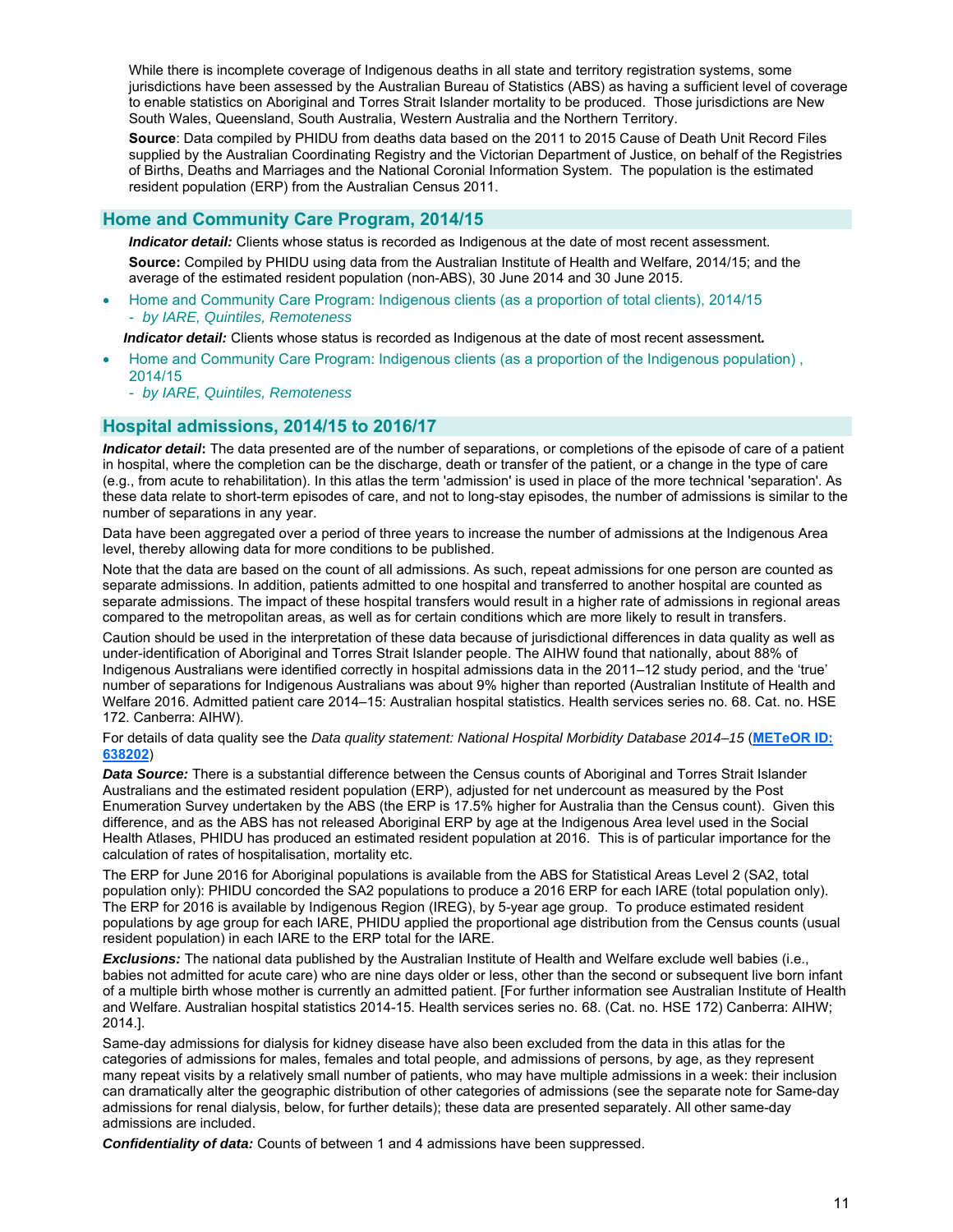Where data are published by age and either the age groups 0 to 14 years or 15 years and over has been confidentialised, the alternate age group has also been confidentialised for the same area, as their publication would allow identification of the confidentialised age group.

**Source:** Compiled by PHIDU using data from the Australian Institute of Health and Welfare, supplied on behalf of State and Territory health departments for 2014/15 to 2016/17. The 2016 estimated resident population (erp) was calculated by PHIDU – see Data Source above.

# **Admissions by sex, 2014/15 to 2016/17**

- Total admissions, Aboriginal persons, - *by IARE, Quintiles, Remoteness*
- Male total admissions, Aboriginal males - *by IARE, Quintiles, Remoteness*
- Female total admissions, Aboriginal females - *by IARE, Quintiles, Remoteness*

# **Admissions by age, 2014/15 to 2016/17**

- Total admissions, Aboriginal persons aged 0 to 14 years - *by IARE, Quintiles, Remoteness*
- Total admissions, Aboriginal persons aged 15 to 24 years - *by IARE, Quintiles, Remoteness*
- Total admissions, Aboriginal persons aged 25 to 44 years - *by IARE, Quintiles, Remoteness*
- Total admissions, Aboriginal persons aged 45 to 64 years - *by IARE, Quintiles, Remoteness*
- Total admissions, Aboriginal persons aged 65 years and over - *by IARE, Quintiles, Remoteness*
- Total admissions, Aboriginal persons aged 15 years and over - *by IARE, Quintiles, Remoteness*

# **Admissions by selected principal diagnosis, 2014/15 to 2016/17**

- Admissions for infectious and parasitic diseases, Aboriginal persons - *by IARE, Quintiles, Remoteness*  **ICD-10-AM codes**: A00-B99
- Admissions for all cancers, Aboriginal persons - *by IARE, Quintiles, Remoteness*  **ICD-10-AM codes**: C00-D48
- Admissions for blood and blood-forming organs diseases and certain disorders involving the immune mechanism, Aboriginal persons - *by IARE, Quintiles, Remoteness* 
	- **ICD-10-AM codes:** D50-D89
- Admissions for endocrine, nutritional and metabolic diseases, Aboriginal persons - *by IARE, Quintiles, Remoteness* 
	- **ICD-10-AM codes:** E00-E90
- Admissions for mental health related conditions, Aboriginal persons - *by IARE, Quintiles, Remoteness*  **ICD-10-AM codes:** F00-F99
- Admissions for nervous system diseases, Aboriginal persons - *by IARE, Quintiles, Remoteness*  **ICD-10-AM codes:** G00-G99
- Admissions for eye and adnexa diseases, Aboriginal persons - *by IARE, Quintiles, Remoteness* 
	- **ICD-10-AM codes:** H00-H59
- Admissions for ear and mastoid process diseases, Aboriginal persons - *by IARE, Quintiles, Remoteness*  **ICD-10-AM codes:** H60-H95
- Admissions for circulatory system diseases, Aboriginal persons - *by IARE, Quintiles, Remoteness*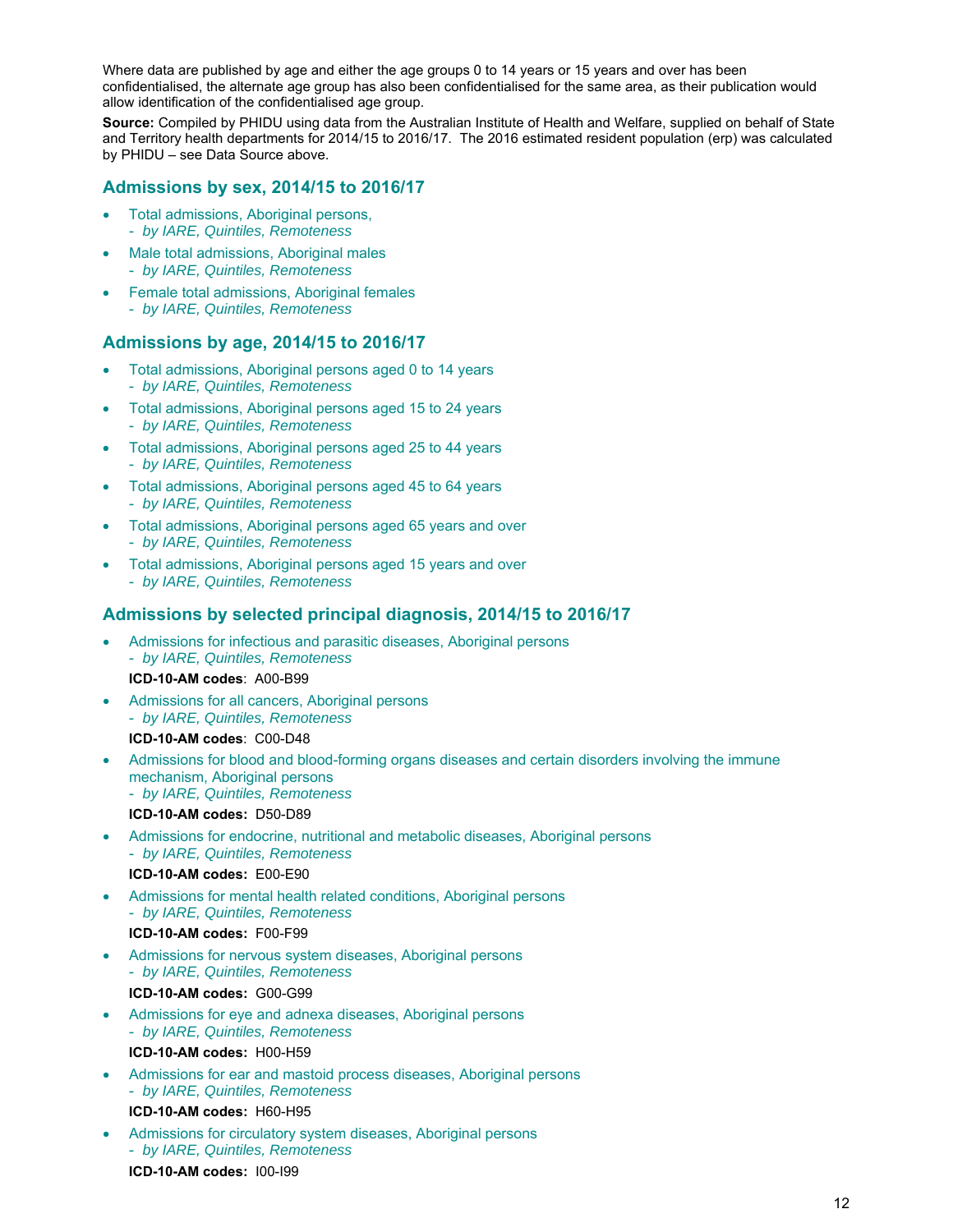- Admissions for respiratory system diseases, Aboriginal persons - *by IARE, Quintiles, Remoteness*  **ICD-10-AM codes:** J00-J99
- Admissions for digestive system diseases, Aboriginal persons - *by IARE, Quintiles, Remoteness*  **ICD-10-AM codes:** K00-K93
- Admissions for skin and subcutaneous tissue diseases, Aboriginal persons - *by IARE, Quintiles, Remoteness*

**ICD-10-AM codes: L**00-L99

 Admissions for musculoskeletal system and connective tissue diseases, Aboriginal persons - *by IARE, Quintiles, Remoteness* 

**ICD-10-AM codes: M**00-M99

 Admissions for genitourinary system diseases, Aboriginal persons - *by IARE, Quintiles, Remoteness* 

**ICD-10-AM codes: N**00-N99

 Admissions for pregnancy, childbirth and the puerperium, Aboriginal females aged 15 to 44 years - *by IARE, Quintiles, Remoteness* 

**ICD-10-AM codes: O**00-O99

 Admissions for certain conditions originating in the perinatal period, Aboriginal persons - *by IARE, Quintiles, Remoteness* 

**ICD-10-AM codes: P**00-P96

 Admissions for injury, poisoning and other external causes, Aboriginal persons - *by IARE, Quintiles, Remoteness*  **ICD-10-AM codes:** SOO-T98

# **Admissions by selected principal diagnosis and age, 2014/15 to 2016/17**

 Admissions for infectious and parasitic diseases, Aboriginal persons aged 0 to 14 years - *by IARE, Quintiles, Remoteness* 

**ICD-10-AM codes**: A00-B99

 Admissions for infectious and parasitic diseases, Aboriginal persons aged 15 years and over - *by IARE, Quintiles, Remoteness* 

**ICD-10-AM codes**: A00-B99

 Admissions for respiratory system diseases, Aboriginal persons aged 0 to 14 years - *by IARE, Quintiles, Remoteness* 

**ICD-10-AM codes:** J00-J99

 Admissions for respiratory system diseases, Aboriginal persons aged 15 years and over - *by IARE, Quintiles, Remoteness* 

**ICD-10-AM codes:** J00-J99

- Admissions for digestive system diseases, Aboriginal persons aged 0 to 14 years - *by IARE, Quintiles, Remoteness* 
	- **ICD-10-AM codes:** K00-K93
- Admissions for digestive system diseases, Aboriginal persons aged 15 years and over - *by IARE, Quintiles, Remoteness*

**ICD-10-AM codes:** K00-K93

- Admissions for injury, poisoning and other external causes, Aboriginal persons aged 0 to 14 years - *by IARE, Quintiles, Remoteness* 
	- **ICD-10-AM codes:** SOO-T98
- Admissions for injury, poisoning and other external causes, Aboriginal persons aged 15 years and over - *by IARE, Quintiles, Remoteness*  **ICD-10-AM codes:** SOO-T98

# **Same-day admissions for renal dialysis, 2014/15 to 2016/17**

*Additional indicator detail:* The data presented are of the number of same-day admissions for dialysis for kidney disease, including both haemodialysis and peritoneal dialysis, International Classification of Disease (ICD-10-AM) codes Z49.1 and Z49.2. There are two main types of dialysis: peritoneal, which occurs inside the body and can be performed almost anywhere, usually in the home setting; and haemodialysis, which occurs outside the body and is most often conducted in a hospital or satellite setting. The reason for presenting these data separately from overnight admissions is